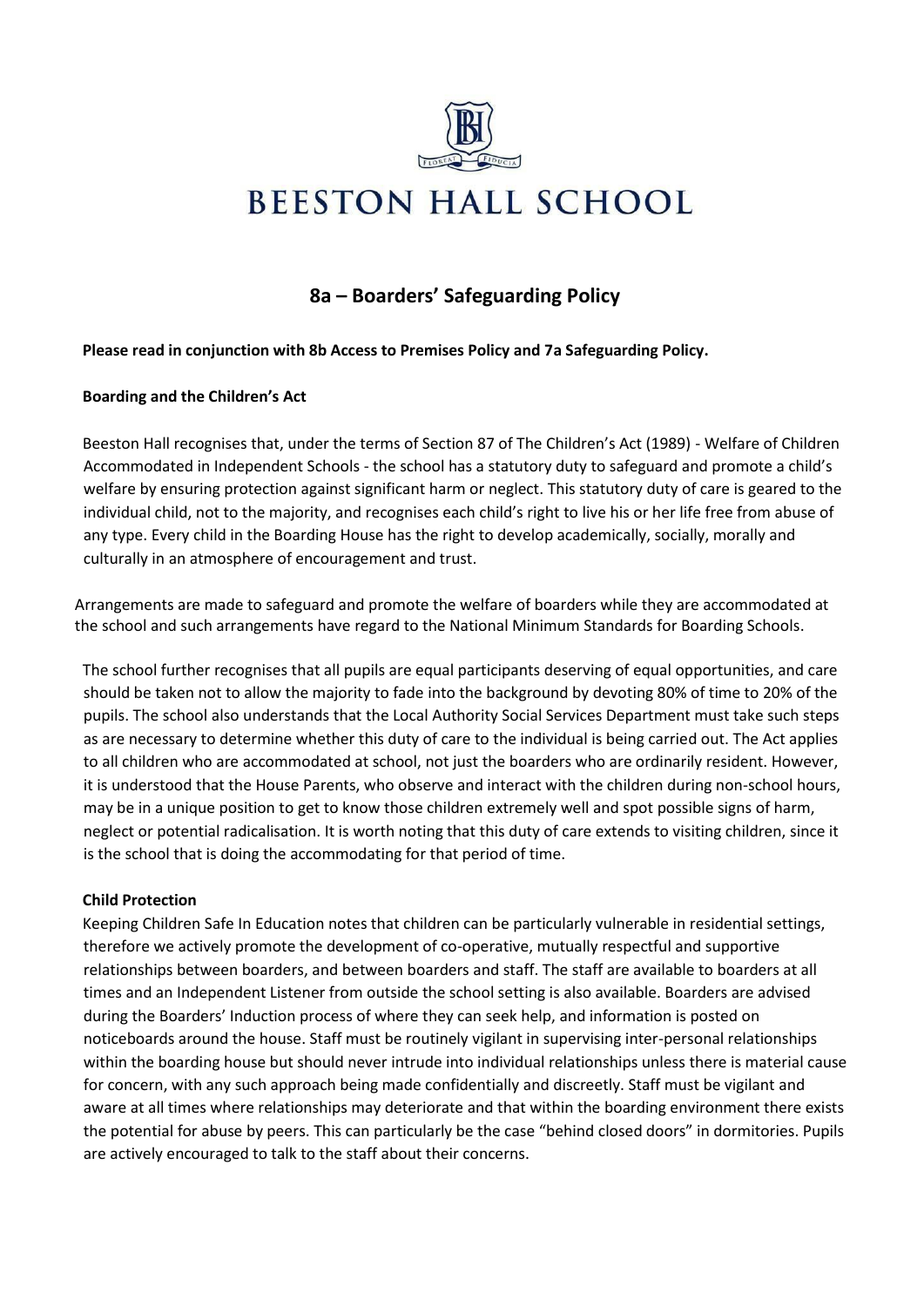#### **Safe Recruitment**

All residential staff are subject to the school's usual safer recruitment procedures, which are set out in the school's policy. All adults who come into contact with the children are subject to an enhanced DBS check. In the case of any visitors to the boarding house, such as external providers for activities, the visitor will be chaperoned at all times by a member of staff and asked in advance as to the content of their talk/lecture. There are currently no persons over 16 not employed by the school but living in the same premises as children. However, staff are aware of the need to assess and comply with safeguarding regulations should that situation change. The school does not currently appoint guardians.

## **Physical Restraint**

The Act addresses the question of physical restraint. Please refer to Beeston Hall's 9a Restraint Policy.

## **Bullying**

The boarding staff will follow guidance from the school's 10a Countering Bullying Policy. Bullying in any of its many guises is forbidden and staff must act promptly against it. Signs of bullying which may be particular to the boarding house are:

- Difficulty concentrating during prep
- Not wanting to stay at school
- Social isolation or avoiding particular pupils
- The desire to remain with adults

Every member of staff must be an active presence in the house, and make sure that dorms, common rooms and other areas of the site are monitored. If bullying is suspected, the member of staff must intervene, listen carefully to reports, record any incidents and offer support to the victim. Bullying is a serious offence and in most cases the incident will be referred to in the first instance to the Deputy Head Pastoral. Further guidance can be found in the Anti-Bullying Policy.

# **Counselling**

The House Parent or matrons department should be the first line of recourse and defence for all the boarders in boarding time. However, in some situations, a distressed boarder might find it difficult to seek help, in which case a discussion with the School's independent listener or form tutor would be encouraged.

#### **Registration of pupils**

Evening register completed at the end of the evening by boarding staff at handover and Sunday registers are taken on all trips, at lunch and in the evening.

# **Boarding area Access & Security**

Parents have restricted access to the boarding areas; at drop off and collection at the beginning and end of term, half term and exeats. All external doors are snibbed after dark and access is obtained using a code. All boarding children must seek permission from the matron team to be permitted into the boarding house upstairs area during the school day. The intruder alarm is set every evening by the House Parent after all boarding staff have left the building after handover and matron has returned to the girls side of the boarding house. All children and boarding staff are aware of the Intruder Procedure.

#### **Prevention of Physical harm**

Risk assessments are completed for all activities undertaken by the children and all children and boarding staff are aware of the school rules associated with the premises and equipment available to them. When playing